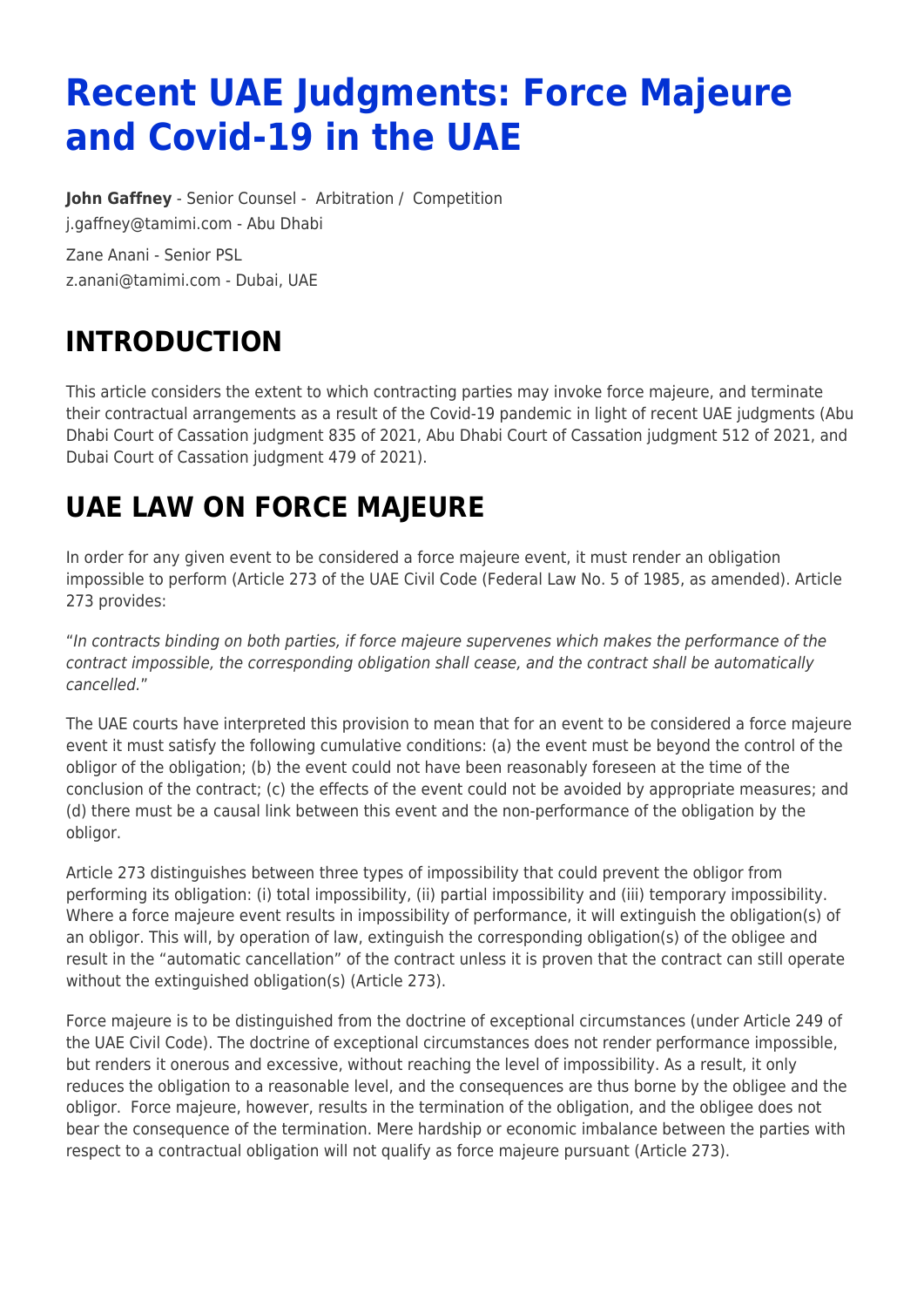#### **Termination**

Article 272 of the UAE Civil Code regulates the judicial termination of contracts subject, of course, to the discretionary power of the UAE courts. Article 272 (1) of the UAE Civil Code provides that:

"In contracts binding on both parties, if one of the parties does not do what he is obliged to do under the contract, the other party may, after giving notice to the obligor, claim that the contract be performed or terminated".

Comparing the wording of Article 272(1) and Article 273(2) of the UAE Civil Code demonstrates that the termination exercised by the obligee under Article 273(2), in case of temporary/partial impossibility, is not of the same nature as termination effected under Article 272(1). Whilst Article 272(1) entitles the contracting party to "claim" that the contract be terminated, Article 273(2) provides that "part of the contract which is impossible shall be extinguished and the same shall apply to temporary impossibility in continuing contracts, and in those two cases it shall be permissible for the obligee to cancel the contract provided that the obligor is made aware."

## **Conditions developed by the UAE jurisprudence**

In a number of recent judgments, the Abu Dhabi Court of Cassation and the Dubai Court of Cassation considered the definition of force majeure in the context of the Covid-19 pandemic.

### **Unforeseeability**

In Abu Dhabi Court of Cassation judgment 835 of 2021, the court held that force majeure not only makes the performance of the contract onerous for the judgment debtor and a mere burden (see Article 249 of the UAE Civil Code, above), but actually renders contractual performance impossible, and it must be unforeseeable at the time the contract is made, i.e., an event that the parties could not have expected at the time of conclusion of the contract.

The contractor in that case asserted force majeure on the basis of the lockdown and the suspension of trade activity resulting at the relevant time from the Covid-19 pandemic, especially in China where the contractor alleged it sourced the building materials and equipment used to carry out its work on the project in question. However, the court rejected this argument on the basis that the contractor did not prove that the equipment and building materials were imported from China.

Moreover, prior to its removal from the project the contractor completed a portion of the construction works in question which was not impossible for it to perform. This disproved its assertion that the cause of delay in execution of the works, up to the date of their removal from the project, was the pandemic, as a force majeure. The court held that the pandemic should not only make the performance of the agreement onerous for the contractor, it should also render performance impossible by reason of such event. This could not be reconciled with the contractor having carried out a portion of the construction works up to the date of their removal from the project.

#### **Force majeure must be sole reason that renders performance impossible**

In its judgment 512 of 2021, the Abu Dhabi Court of Cassation considered an application to dissolve a contract on the basis of force majeure and to recover payments made towards an investment that was impacted by the pandemic. It was decided (with reference to Article 273 of the Civil Code) that if a force majeure arises that makes performance of an obligation (of an obligee) impossible, the corresponding